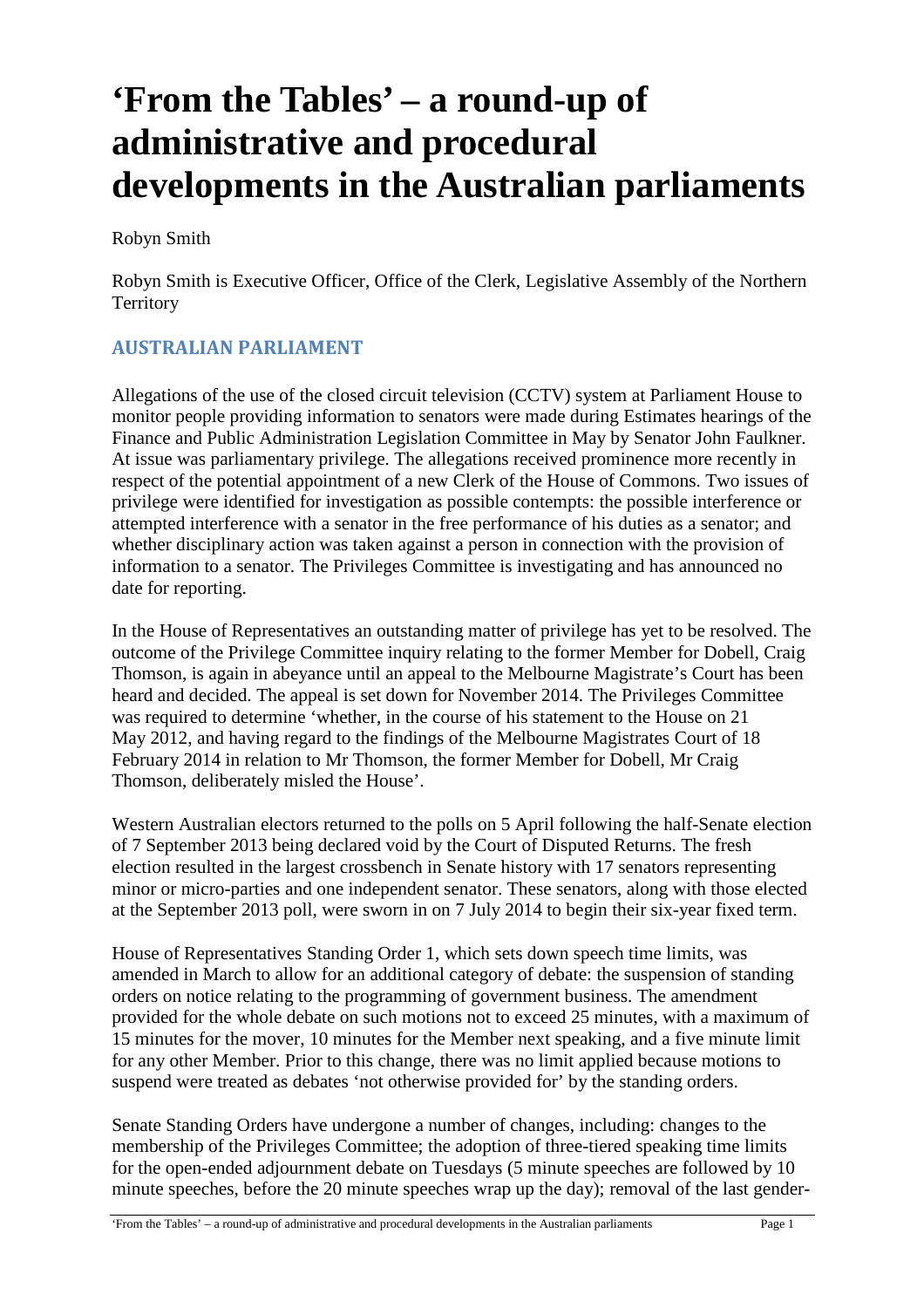specific terminology; changes requested by the Scrutiny of Bills Committee to update its powers and practices and to better integrate its work with the work of the legislation committees; permanent adoption of temporary rules for questions without notice providing for shorter time limits on questions and answers and direct relevance of answers; changes to strengthen the rights of minorities in the estimates process following dissatisfaction with the conduct of the 2014 Budget estimates hearings; and strengthening of resolutions expressing the Senate's expectations of accountability from ministers and officers and new measures to encourage timely production of answers to questions taken on notice at estimates.

## **AUSTRALIAN CAPITAL TERRITORY**

The Legislative Assembly adopted a report of the Standing Orders Committee in March which dealt with consideration of draft reports by Committees. The new Standing Orders are: (i) if the Committee cannot agree on which draft report to consider the Chair's draft will have precedence; (ii) at the conclusion of the consideration and any reconsideration of the draft report selected by the committee the Chair shall move 'That the report (as amended) be agreed to'; and (iii) if the committee is unable to agree upon a report, the Chair of the committee must present a written statement to that effect, along with the minutes of proceedings. This arose from a matter in February when the Chair of the Select Committee on Regional Development — which has two government and two opposition members without a casting vote for the Chair — presented a Special Report to the effect that the Committee was unable to agree on a report. The new Standing Orders were required in May when the Standing Committee on Planning, Environment and Territory and Municipal Services reported that it was unable to agree on a report.

## **NEW SOUTH WALES**

Premier Barry O'Farrell resigned in sensational circumstances on 17 April 2014 following evidence to the Independent Commission Against Corruption (ICAC) that he had not received a gift of wine from Nick Di Girolamo, an executive of Australian Water Holdings. Mr O'Farrell attributed his resignation to a 'massive memory fail'155. Mike Baird became the state's 44th Premier. O'Farrell was not the only Liberal Party casualty of ICAC hearings. This year, Chris Hartcher moved to the cross-bench in February; Darren Webber moved to the cross-bench in February and in June announced he would not contest the 2015 General Election; Chris Spence moved to the cross-bench and in June announced he would not contest the 2015 General Election; Maria Ficarra moved to the cross-bench of the Upper House in April; and Mike Gallacher resigned as a Minister in May and moved to the cross-bench156.

In June, the Legislative Council Privileges Committee reported on matters recommended by the Independent Commission Against Corruption (ICAC) in its October 2013 report Reducing the opportunities and incentives for corruption in the State's management of coal resources. The Council Committee recommended: (1) the adoption of a new clause in the Code of Conduct for Members dealing comprehensively with improper influence by members; (2) amendment of the interest disclosure regime to require disclosure by members of the interests of their spouses/partners and dependent children, together with a range of other measures to increase the timeliness and accessibility of interest returns by members; and (3) the adoption of a Commissioner for Standards in New South Wales, based on the model adopted in the UK Parliament. The Legislative Assembly Privileges and Ethics Committee reported in similar terms in July, but proposed a different mechanism for the disclosure by members of the interests of their spouse/partner and dependent children, together with the appointment of an Ethics Commissioner rather than a Commissioner for Standards.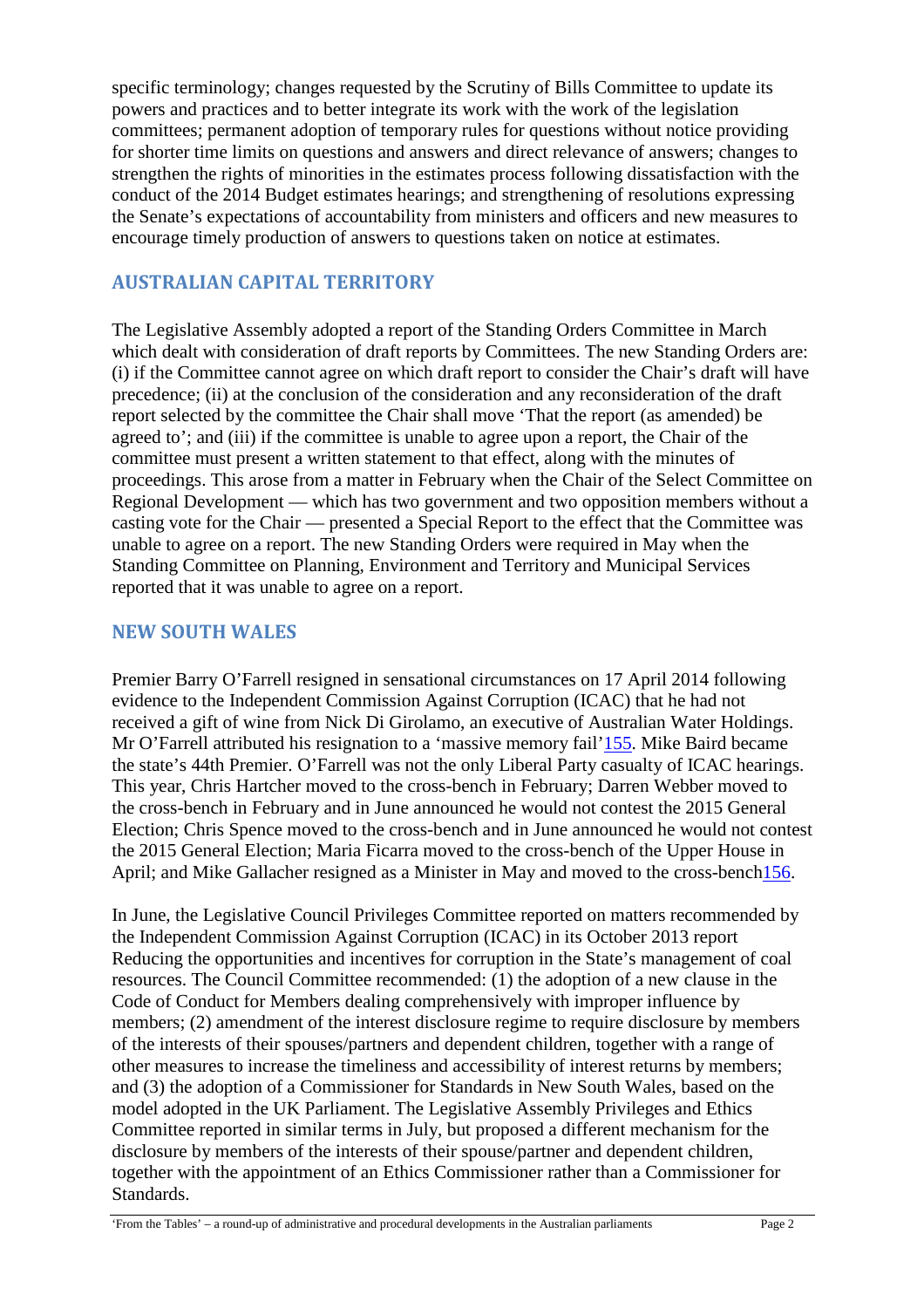Also in June, John Evans PSM was appointed Parliamentary Ethics Adviser. Mr Evans, who was Clerk of the Parliaments and Clerk of the Legislative Council from 1989 to 2007, succeeds Ian Dickson who retired in December 2013. The Parliamentary Ethics Adviser is appointed on the resolution of both Houses and provides advice, on request, to Members of Parliament on ethical issues and to Ministers on post-separation employment.

Tension continues between the Parliament and the Executive in respect of production of documents ordered by the Legislative Council. The most recent incident occurred in March, April and May when the government failed to produce all documents ordered, relied on legal advice from the Solicitor-General and was subjected to a further order to produce the documents sought. The initial requirement was an order made in March for documents from the office of the former Minister for Finance and Services and Minister for the Illawarra and documents concerning reform of planning laws in New South Wales. Upper House Committees experienced similar difficulties in ordering documents from the Executive.

Condolence motions were passed in both Houses of the Parliament in May after the former Premier, the Honourable Neville Wran, died on 20 April 2014 at the age of 87. Mr Wran entered Parliament in 1970 and served as Premier from May 1976 to July 1986. Mr Wran was the second longest serving Premier in NSW after Bob Carr.

## **NEW ZEALAND**

The Parliamentary Privilege Bill introduced and referred to the Privileges Committee at the end of 2013 is expected to be passed in August 2014 before parliament is dissolved for the General Election. The bill has broad coverage and seeks to restore and reaffirm understandings of the scope of aspects of parliamentary privilege, and to consolidate and modernise existing legislation. It will form part of New Zealand's constitutional framework and arises from a number of recent defamation cases in which the courts rejected traditional parliamentary privilege and introduced the notion of effective repetition. The bill defines 'communication' and 'communication to the public', and seeks to provide future-proof definitions by covering in a technology-neutral way all communications in any form. It also provides for a stay of court or tribunal proceedings that are commenced on the basis of a proceeding in Parliament, or a document related to a proceeding in Parliament, communicated under the authority of the House, for example broadcasts made under the authority of the House.

A triennial review of Standing Orders was completed by the Standing Orders Committee, which reported in July. Matters covered in the report include the Business Committee having authority to make arrangements for 'state occasions', the right for Members to address the House in sign language, whether scrutiny of bills is applied in accordance with the Bill of Rights Act 1990, the introduction of revision bills in the new Parliament, a rationalisation of financial scrutiny procedures, protection of Committee proceedings along the lines of the Parliamentary Privilege Bill, webcasting Select Committee proceedings, and amendments to provisions in respect of the Register of Pecuniary and Other Specified Interests of Members of Parliament.

## **NORTHERN TERRITORY**

John Lawler's report into the ALP Government's granting of a crown lease on the Stella Maris hostel was tabled in June after passage of the Budget. The report found that former Lands Minister Gerry McCarthy and former Treasurer Delia Lawrie had acted against the public interest in granting a lease to Unions NT and that Mr McCarthy's conduct was 'not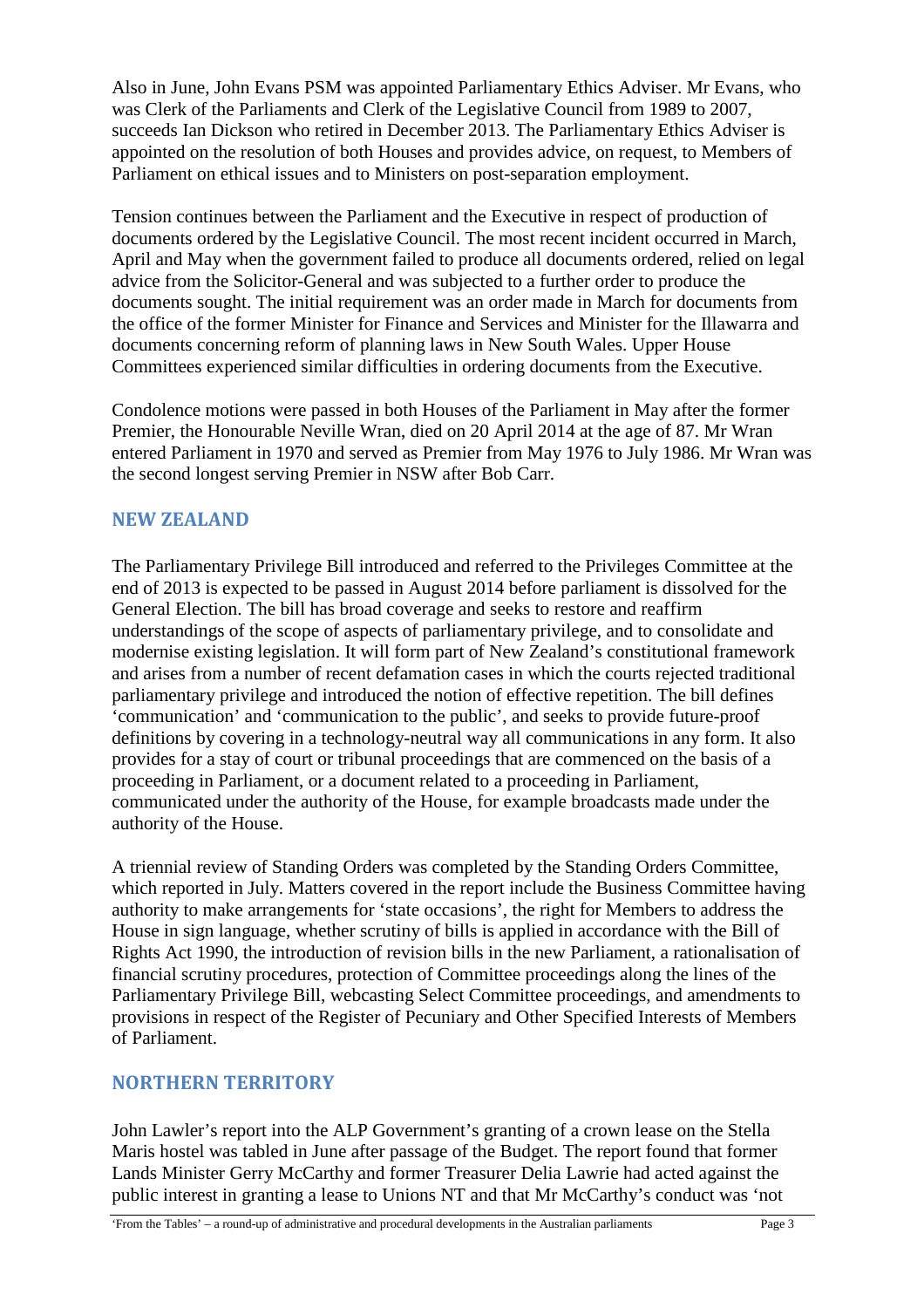accountable or responsible'. Mr Lawler found no evidence of corrupt conduct, and that neither Mr McCarthy nor any member of Cabinet received any financial benefit or personal advantage as a result of the decision. Specifically, he recommended: (1) that the NT Government immediately request Unions NT to relinquish any interest it may claim in the Stella Maris site and invite Unions NT to join a future expression of interest process; (2) that the site be reopened as soon as practicable to a formal expression of interest process; (3) that consideration be given to a partnership arrangement with the City of Darwin, with a view to including in the formal expression of interest process; and (4) that the Legislative Assembly consider whether there has been an alleged breach of the Northern Territory of Australia Legislative Assembly by Delia Lawrie and Gerry McCarthy, and whether under the provisions it wishes to refer any alleged breach of the code to the Privileges Committee157.

A major review, the first in 20 years, of Standing Orders has been underway. The Standing Orders Committee is expected to report to the Assembly before the end of the year and it is anticipated that a new set of Standing Orders will be recommended.

A by-election in the division of Blain was held on 12 April. The vacancy was caused by the resignation of former Chief Minister Terry Mills. The status quo was maintained when the seat was won by the CLP's Nathan Barrett.

Preparations are underway for events in November which will commemorate the 40th anniversary of the first sitting of the Legislative Assembly in 1974 and the 20th anniversary of the opening of Parliament House in 1994.

## **QUEENSLAND**

Standing Orders were amended in February to provide for a 'party vote' during divisions based on a similar practice in the Legislative Assembly of Victoria. Under the changes made in February, Members remain in their seats while party whips and independents report their votes directly to the House. Effective from 2 June, only whips for the government and official opposition report their votes directly to the House while Members of minor parties and independents report to the Clerk who relays that information to the House.

In April, the Assembly adopted a motion to trial a new process for estimates hearings. In recent years, estimates have been held over seven days, with one committee meeting each day. The 2014 trial process requires all seven portfolio committees to meet concurrently on two days in July.

Between January and June, the Ethics Committee reported on four matters of privilege, including but not limited to: alleged intimidation of a Member by a legal firm; alleged failure to declare an interest; alleged offence against the Criminal Code by the Acting Chair of the Crime and Misconduct Commission which resulted in suspension of an inquiry by the Select Committee on Ethics while a police investigation took place.

Two by-elections were held: one in the division of Redcliffe and one in Stafford. Both seats were won by the Labor Party from an Independent in the case of Redcliffe and an LNP Member in the case of Stafford. The LNP retains an overwhelming majority in the Queensland Parliament.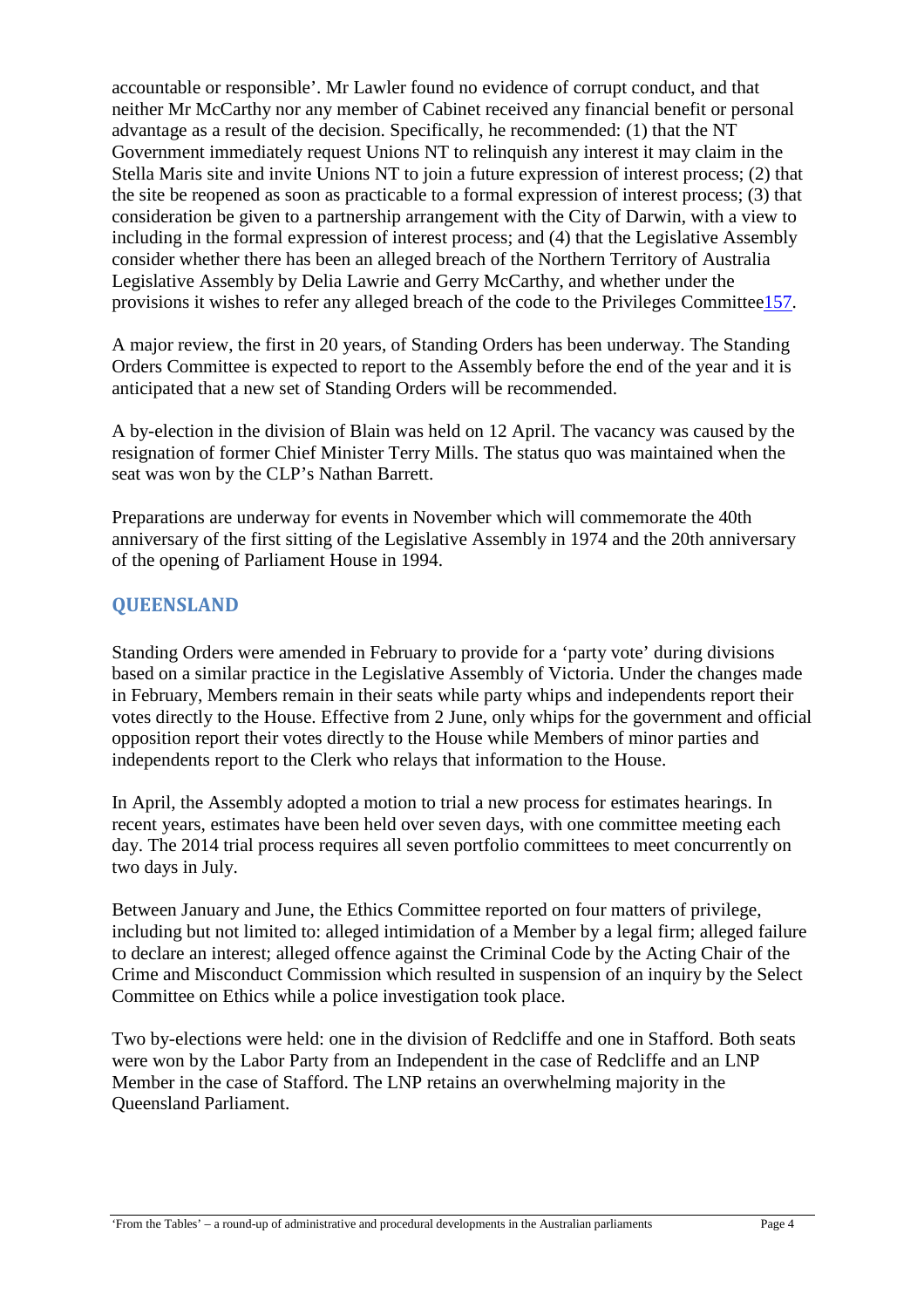## **SOUTH AUSTRALIA**

Malcolm Lehman, Clerk of the House of Assembly, resigned in May after seven years in the job. Prior to his appointment, Mr Lehman served as Deputy Clerk. Deputy Clerk Rick Crump has been acting in the position, and no successor had been named at the time of going to print.

#### **TASMANIA**

Both Houses of Parliament were recalled early for an unscheduled sitting on 28 January to consider the Pulp Mill Assessment Amendment Bill 2014. The bill passed the Assembly unamended on that day and was passed, unamended, by the Council on 29 January. It received assent on 11 February. The bill amended the Pulp Mill Assessment Act 2007 to provide certainty about the status of the Pulp Mill Project in anticipation of it being purchased by a new proponent.

Premier Lara Giddings announced in January that Tasmania would face a General Election for the House of Assembly on 15 March 2014. On 12 February the Parliament was prorogued and the House of Assembly dissolved. The Liberal Party won the election for the first time in 16 years, securing an additional five seats, and formed Government with a majority of 15 of the 25 seats in the House of Assembly. The new Parliament opened on 6 May when Elise Archer was elected Speaker.

Following the election, changes to Standing Orders were made including: a reduction in the number of opportunities for non-Government Members of the House other than the Opposition to raise a Matter of Public Importance from one per sitting week to one every second sitting week; an increase in the number of opportunities for Government Private Members to raise a Matter of Public Importance from none to one every second sitting week; a reduction in Private Members time from 4½ hours to 2½ hours per sitting week, with Opposition Members allocated 1½ hours per sitting week, down from 2½ hours per sitting week, and Members other than the Opposition allocated one hour per week, down from two hours per week; moving Question Time to the commencement of each sitting day immediately following Prayers; an increase in the number of Questions Without Notice that can be asked by Government Private Members from three up to four per sitting day and a commensurate decrease in the number that can be asked by Greens Members from three down to two per sitting day; lapse of a Notice of Motion within three months of it being given if it has not been brought on for debate; re-introduction of provisions that allow for the attendance of, and participation in, Question Time in the House of Assembly by Members of the Legislative Council who are Ministers; and removal of the provision permitting two or more Members to jointly initiate a Public Bill.

On 16 July, Peter Bennison OAM retired as Deputy Clerk of the House of Assembly after serving with the Tasmanian Parliament for 34 years.

#### **VICTORIA**

Following an exceedingly well publicised political spat with the Member for Frankston Geoff Shaw, Speaker Ken Smith resigned at 3pm on 4 February. He is the first Speaker in the Victorian Assembly to have resigned mid-term since 1942. The Assembly was suspended for an hour before Christine Fyffe, the Deputy Speaker, was elected Speaker. Paul Weller was subsequently elected Deputy Speaker. The closeness of the numbers in the Victorian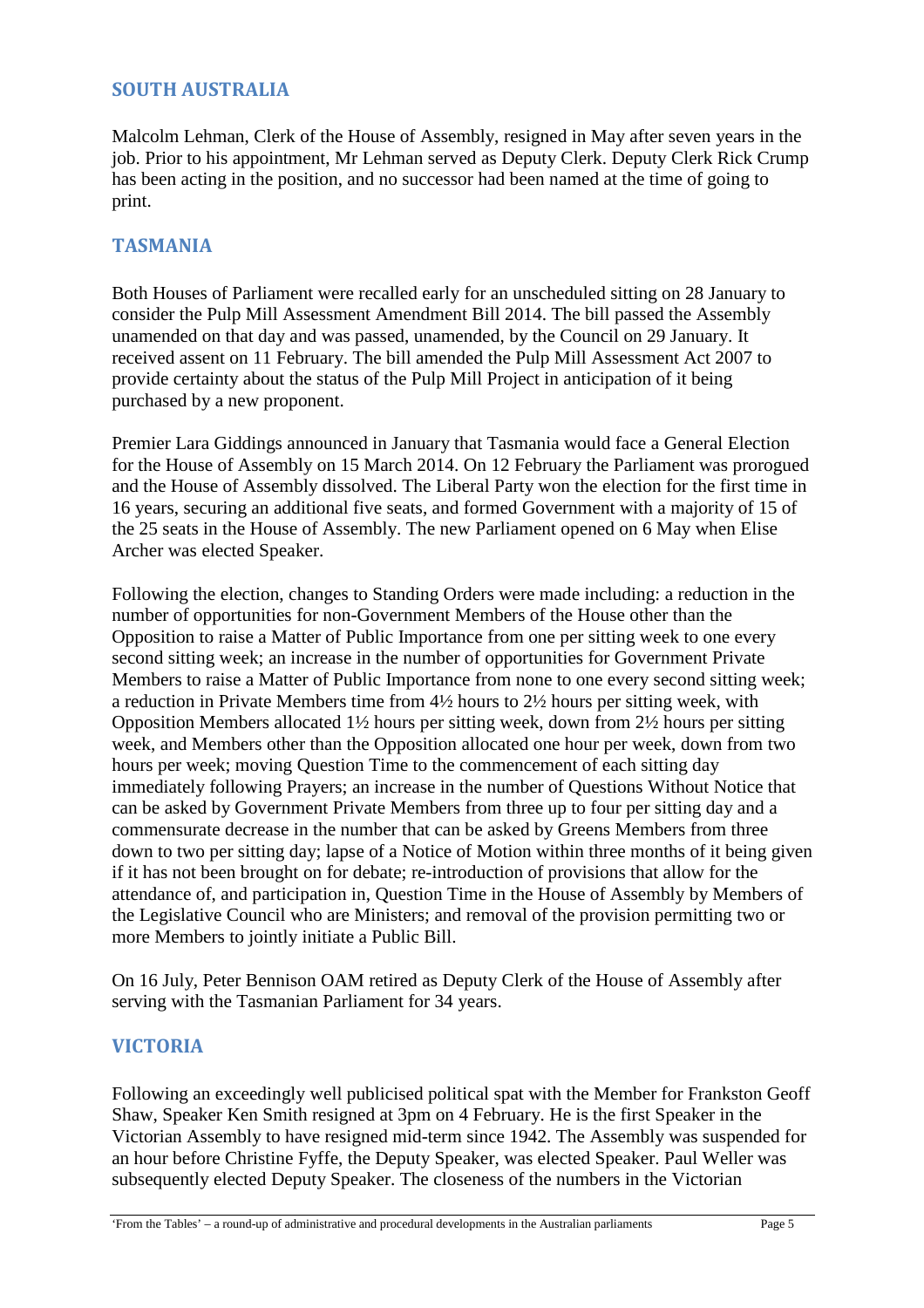Assembly means that the Speaker has been required to use his/her casting vote on a number of occasions during 2014.

The Privileges Committee tabled its report into the Member for Frankston's use of his parliamentary vehicle in May. In June, following passage of the budget bills, the Premier moved an 11-part motion in respect of penalty, which included: repayment of over \$5,000, being the amount the Privileges Committee determined related to improper use of his parliamentary vehicle; payment of an additional \$1,619.69, being a 25% loading on the total amount of improper use of his parliamentary vehicle (including an amount he had already repaid); and apologise to the House and the people of Victoria for his breach of the Code of Conduct. The motion required the Speaker to name the Member for Frankston after which he was suspended from the service of the House for 11 sitting days during which he was prohibited from using his electorate office budget to travel interstate or overseas. The Member, Geoff Shaw, cannot return to the Assembly until 2 September. It is noteworthy that the Premier's motion was successful only because the Speaker used her casting vote to defeat an Opposition amendment to expel the Member rather than suspend him.

A General Election will be held in Victoria on 29 November. Three Legislative Council Members tendered their resignation in the January to June 2014 period, bringing the total number of casual vacancies in the 57th Parliament to five. The retiring Members were Phillip Davis, Peter Hall and Candy Broad. Replacement Members arising from Joint Sittings were, respectively, Andrew Ronalds, Daniel O'Brien and Margaret Lewis.

Wayne Tunnecliffe retired as Clerk of the Legislative Council on 25 July 2014 after 47 years of distinguished service. He was appointed Clerk of the Legislative Council in December 1999. The new Clerk of the Upper House is Andrew Young.

## **WESTERN AUSTRALIA**

Following passage of the Evidence and Public Interest Disclosure Legislation Amendment Act 2012, the Legislative Assembly amended its Standing Orders in June to include:

Disclosure of the Identity of Journalists' Informants

314. If the Assembly is considering whether to require a journalist to disclose an informant's identity it shall have regard to the public interest of having a free press when it does so.

The purpose of the amending legislation was to provide protection for journalists which, in certain circumstances, would preclude them from being compelled to give evidence and revealing sources. The intention was for the shield laws to apply in courts, tribunals and inquiries, such as hearings before the Legislative Assembly, Council or their committees. Following passage, however, different views were expressed about whether the provisions satisfied the requirement for 'unmistakeable language' by which the privileges of the Parliament may be qualified or abrogated and that the legislation could impinge on parliamentary privilege itself. The matter was referred to the Procedure and Privileges Committee, which reported in May, it found, inter alia, that journalist shield provisions should apply to parliamentary proceedings under Standing Orders.

The Legislative Council Procedure and Privileges Committee reported in May on its review of parliamentary privilege and contempt laws arising from a 2009 Select Committee Report. The Procedure and Privileges Committee considered each one of the Select Committee's six recommendations and: (1) found that the Legislative Council had amended its Standing